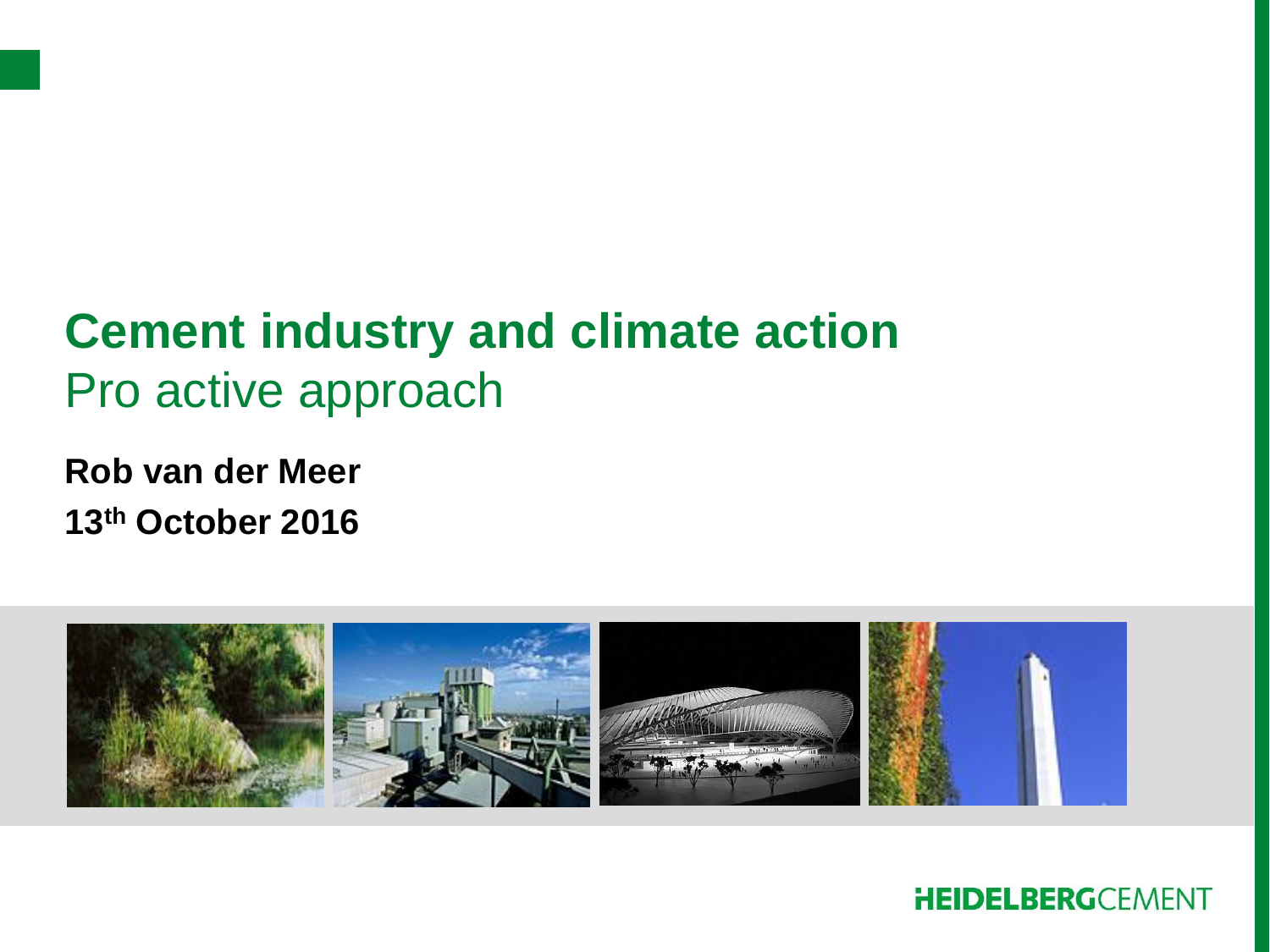## **Index**

- **1. Challenges from the politics**
- **2. EU Cement industry roadmap 2050** (CEMBUREAU)
- **3. HeidelbergCement activities**
- **4. Conclusions**

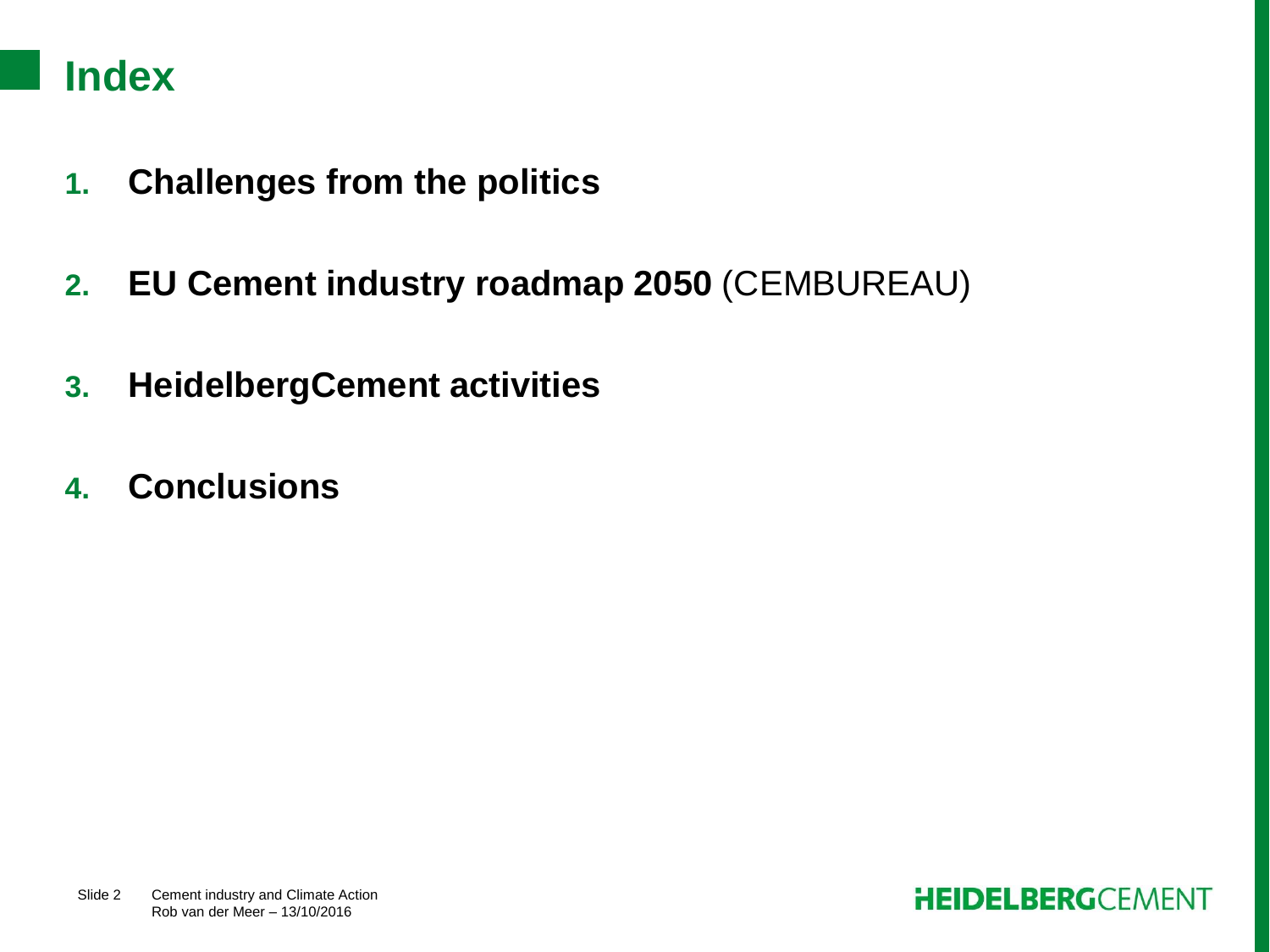# **Challenges from the politics in the EU**

| 2005 | 2005                | <b>Start of Phase I</b>                                      |
|------|---------------------|--------------------------------------------------------------|
|      | 2005                | <b>Most NAPs approved, allocations delayed</b>               |
| 2006 | 2006                | <b>Additional NAPs approved</b>                              |
|      | 2006                | <b>New targets for NAPs phase 2</b>                          |
| 2007 | 2007                | Verdict on German ex post adjustments                        |
|      | 2008<br>a a t       | Most NAPs for Phase II approved, allocations delayed         |
| 2008 | 2009                | <b>Change on CDM / JI emission rights</b>                    |
|      | 2010                | <b>Benchmark decisions phase 3</b>                           |
| 2009 | 2011                | <b>Compensation for CO2 costs in electricity</b>             |
|      | 2011                | <b>NAPs 2 Poland and Estonia approved</b>                    |
| 2010 | 2013                | <b>Cross Sectoral Correction factor valid in 2013</b>        |
|      | 2012 /2013          | <b>Backloading / Set aside discussion</b>                    |
| 2011 | 2013 / 2014         | <b>Structural reforms EU ETS</b>                             |
|      | 2013 /2014          | Delay and delay in allocation decisions and allocations      |
| 2012 | 2014<br><b>Tall</b> | <b>New 2030 target: -43%</b>                                 |
| 2013 | 2014                | Re assessment carbon leakage                                 |
|      | 2015<br>a a t       | <b>Market Stability Reserve</b>                              |
| 2014 | 2015                | <b>Structural EU ETS reform again</b>                        |
|      | 2016                | <b>ECJ decision on Cross Sectoral Correction factor 2013</b> |
| 2015 | 2016                | Carbon leakage tiering / new Cross Sector Correction f       |
|      |                     | 10 years of EU ETS: Every half a year a new challenge        |
| 2016 |                     |                                                              |

**Key: predictability**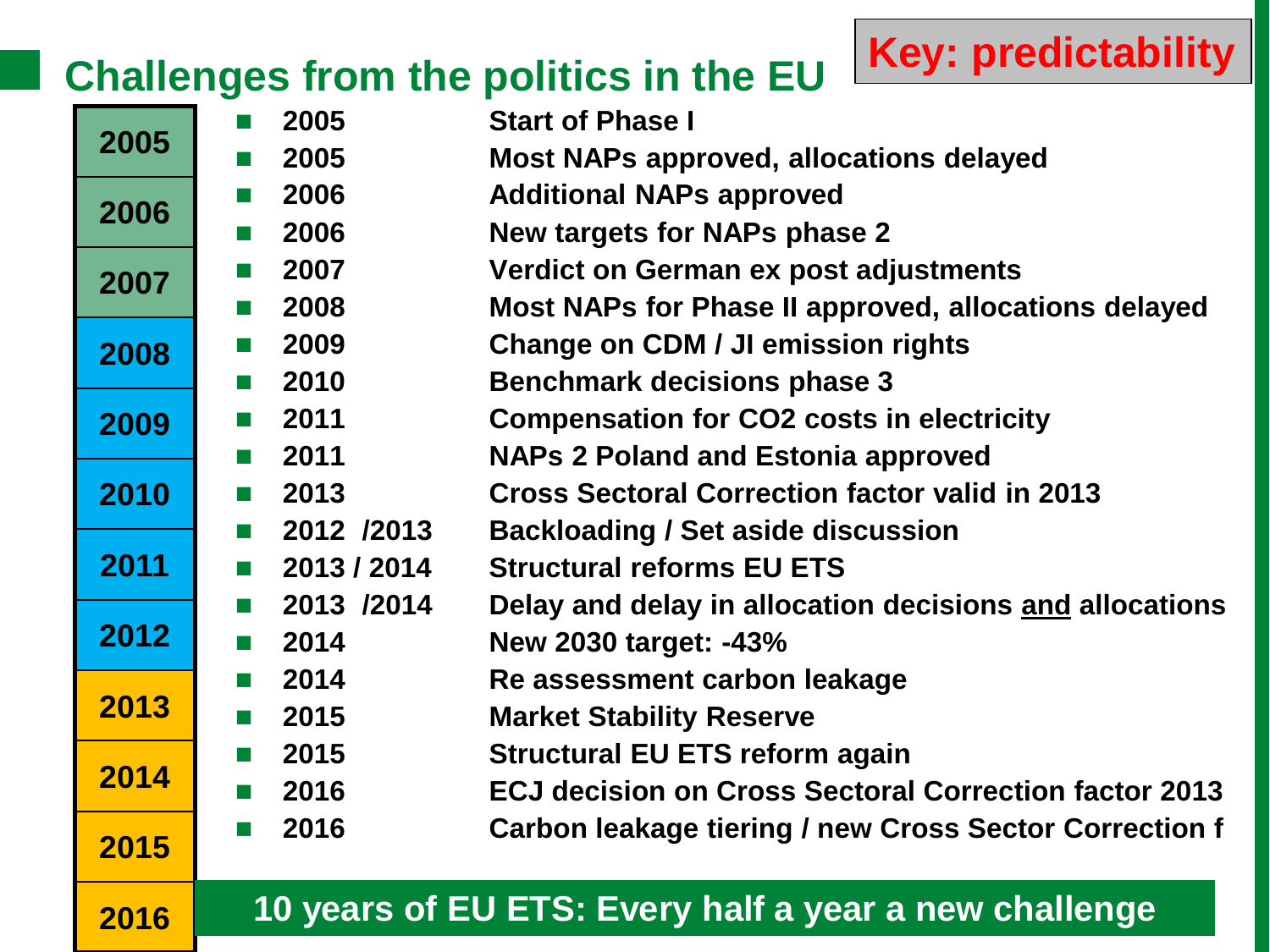# **L**ow **C**arbon **T**echnology **P**lattform **i**nitiative for cement (2015)

# **Cement LCTPi**

A WBCSD-led movement as the voice of business on sustainability issues

- Building up towards the UNFCCC COP21 meeting in Paris (Dec 2015)
- Elaborating sectoral statement of ambition and an action plan of technical solutions to reduce CO<sub>2</sub> emissions through partnerships
- The CSI is coordinating input from the cement sector

#### Ambition: Scale up emission reduction in the range of 20 to 25% CO<sub>2</sub> in 2030 compared to business as usual



Enhancing energy





Scaling up use of alternative fuels



Scaling up coverage and implementation of the CSI tools (GNR. technology roadmaps) globally, with a focus on China

Engaging the full value chain to maximize avoided emissions by usage of concrete





Evaluating cross-sectoral initiatives to scale up capture, use & storage of carbon

**Developing** new cement clinkers with lower energy & calcination requirements



Key partners: International Energy Agency (IEA), International Finance Corporation (IFC), national trade associations

## **Endorsed by 18 CSI member company CEOs incl. HeidelbergCement**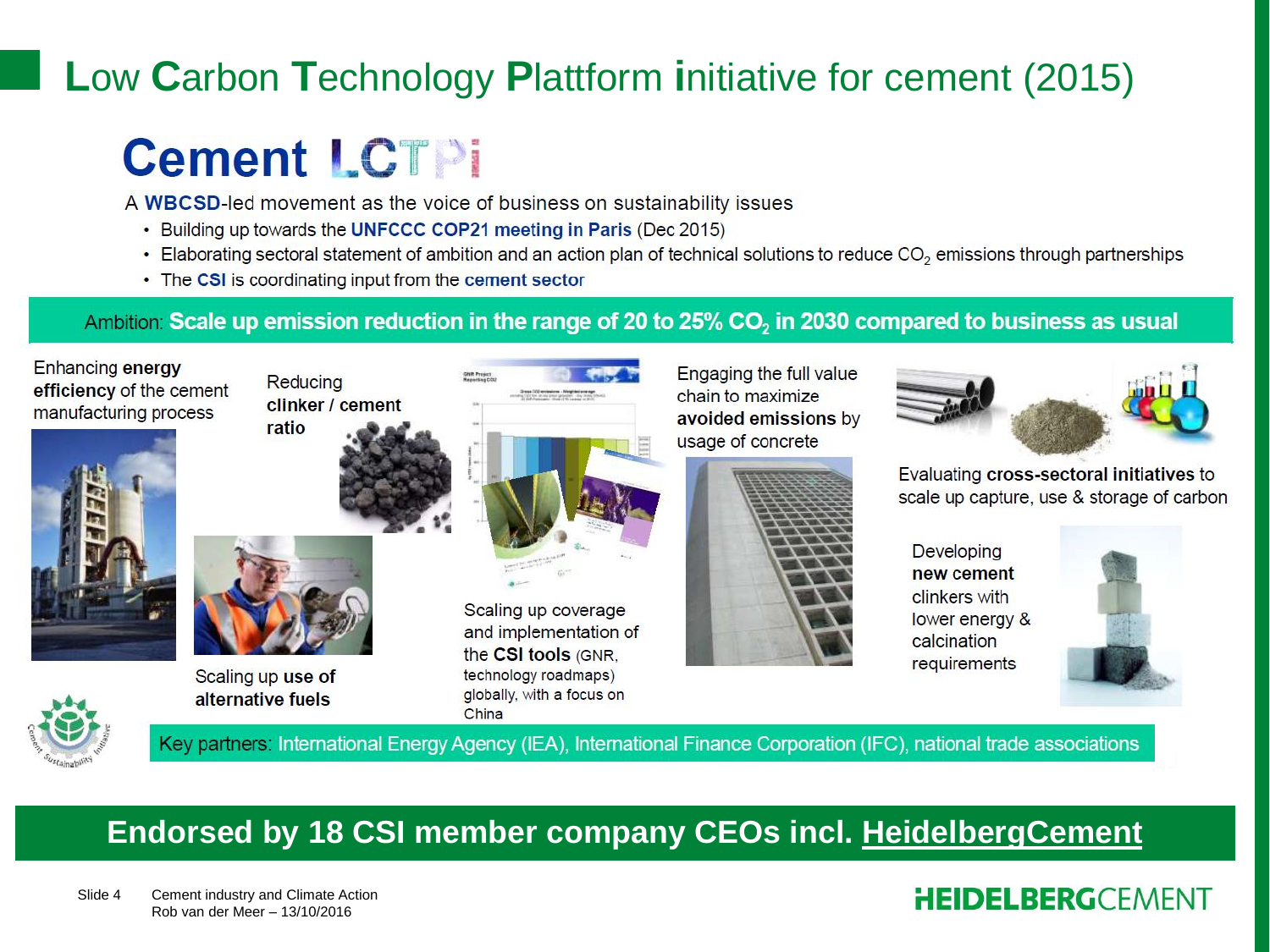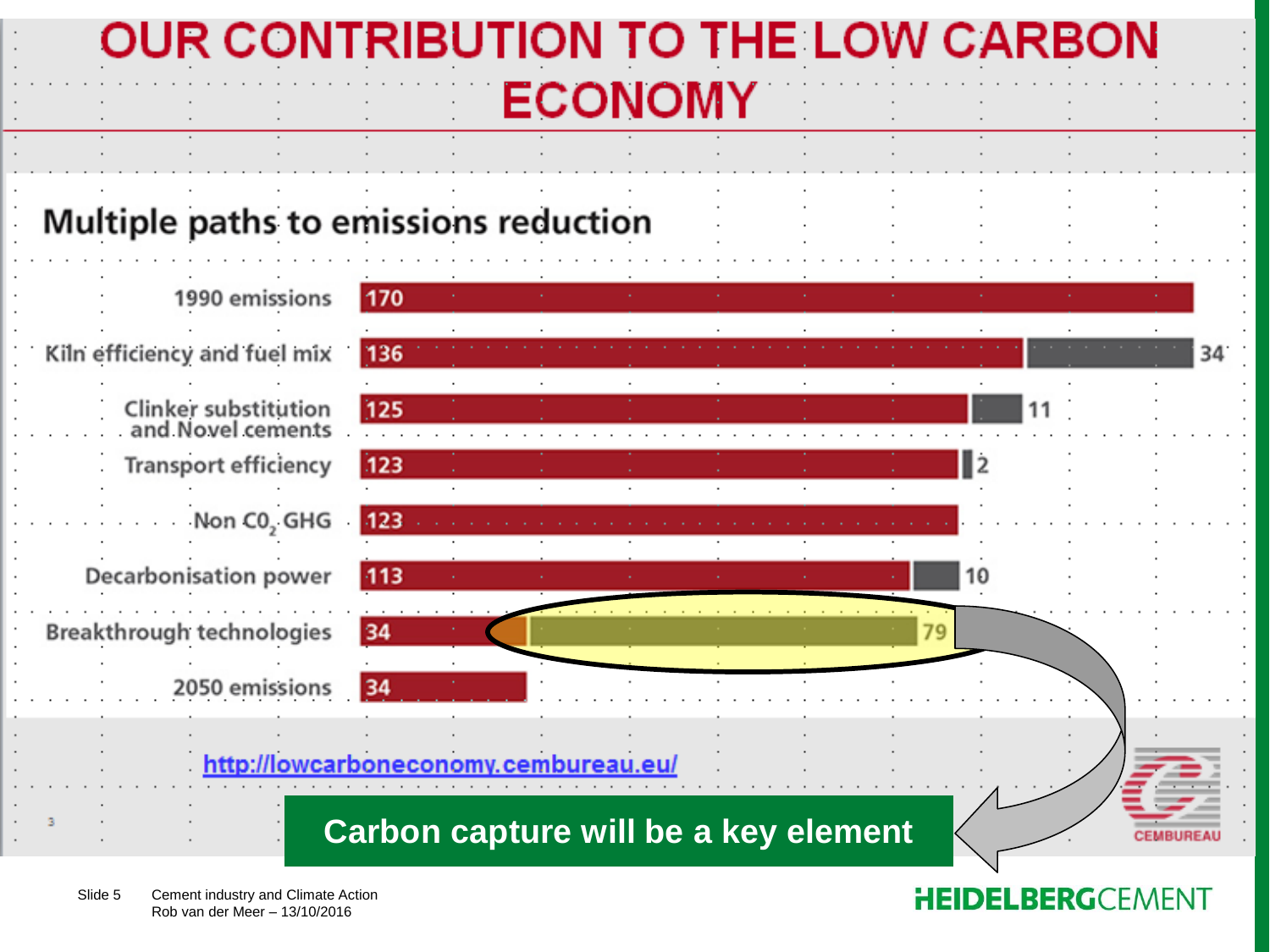# **Group performance 2015**

| <b>HC Consolidated</b>            | 1990  | 2000    | 2005     | 2010     | 2011     | 2012     | 2013     | 2014     | 2015     |
|-----------------------------------|-------|---------|----------|----------|----------|----------|----------|----------|----------|
| Clinker production (Mtons)        | 58.6  | 50.9    | 52.9     | 54.5     | 59.8     | 60.9     | 60.8     | 62.7     | 62.3     |
| Cementitious products (Mtons)     | 69.0  | 62.7    | 67.7     | 71.5     | 78.9     | 80.7     | 80.5     | 84.0     | 83.7     |
| Gross CO2 (Mtons)                 | 53.9  | 45.2    | 45.9     | 47.0     | 51.9     | 52.2     | 52.0     | 53.9     | 53.2     |
| Net CO2 (Mtons)                   | 53.3  | 44.0    | 44.1     | 45.0     | 49.7     | 49.9     | 49.7     | 51.5     | 50.8     |
| Kg net CO2/t cementitious         | 7731  | 702     | 652      | 629      | 630      | 618      | 617      | 613      | 606      |
| Improvement rate (%)              | 0.0%  | $-9.2%$ | $-15.7%$ | $-18.7%$ | $-18.6%$ | $-20.0%$ | $-20.2%$ | $-20.7%$ | $-21.6%$ |
| Clinker to Cementitious ratio (%) | 84.8% | 81.4%   | 78.8%    | 76.5%    | 76.3%    | 76.1%    | 76.2%    | 75.7%    | 75.0%    |
| AF ratio (biomass + fossil) (%)   | 2.9%  | 8.8%    | 14.4%    | 18.8%    | 18.3%    | 18.7%    | 19.5%    | 19.4%    | 19.3%    |

**EU target 2030 43%** gross emissions compared to 2005

**HC 2015 performance EU28 38% / 8%** *gross emissions compared to 1990 / 2005* **45% / 13%** net emissions compared to 1990 / 2005 **29% / 9%** net emissions/ton cementitious to '90 / '05

| ■ Voluntary targets HeidelbergCement (global, exc.Italcementi) |         |            |  |  |  |  |  |  |
|----------------------------------------------------------------|---------|------------|--|--|--|--|--|--|
| Target year:                                                   | $-2010$ | 15%        |  |  |  |  |  |  |
|                                                                | $-2015$ | <b>23%</b> |  |  |  |  |  |  |
|                                                                | $-2030$ | 20 Mtons/a |  |  |  |  |  |  |

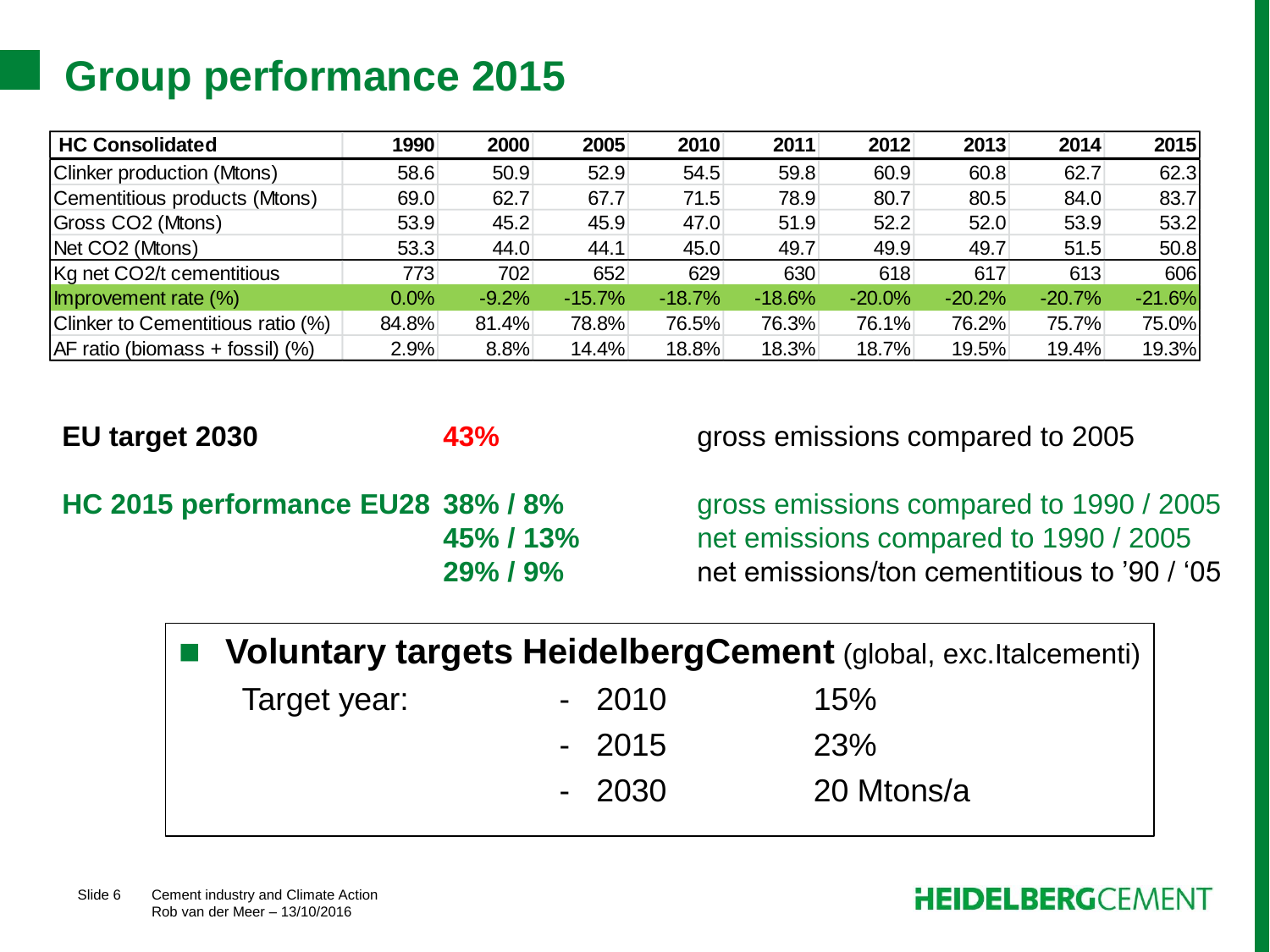## **HeidelbergCement and Carbon Capture**

 **CSI cement technology roadmap 2009 indicated the relevance of CCS/U for cement**



- **ECRA initiated a key project for cement industry**
	- Post-combustion absorption and Oxyfuel process

## **Short overview of HeidelbergCement key projects**

- $-$  Norcem project  $=$  4 test installations for post combustion absorption
- Hannover pilot cooler for oxyfuel process (CEMCAP)
- Lixhe project on  $CO<sub>2</sub>$  separation from new type of calciner (LEILAC)

### **Potential demo scale semi industrial project in Brevik (Norway)**

– Governmental decisions September 2016

### **Carbon capture has the potential to move towards serious business**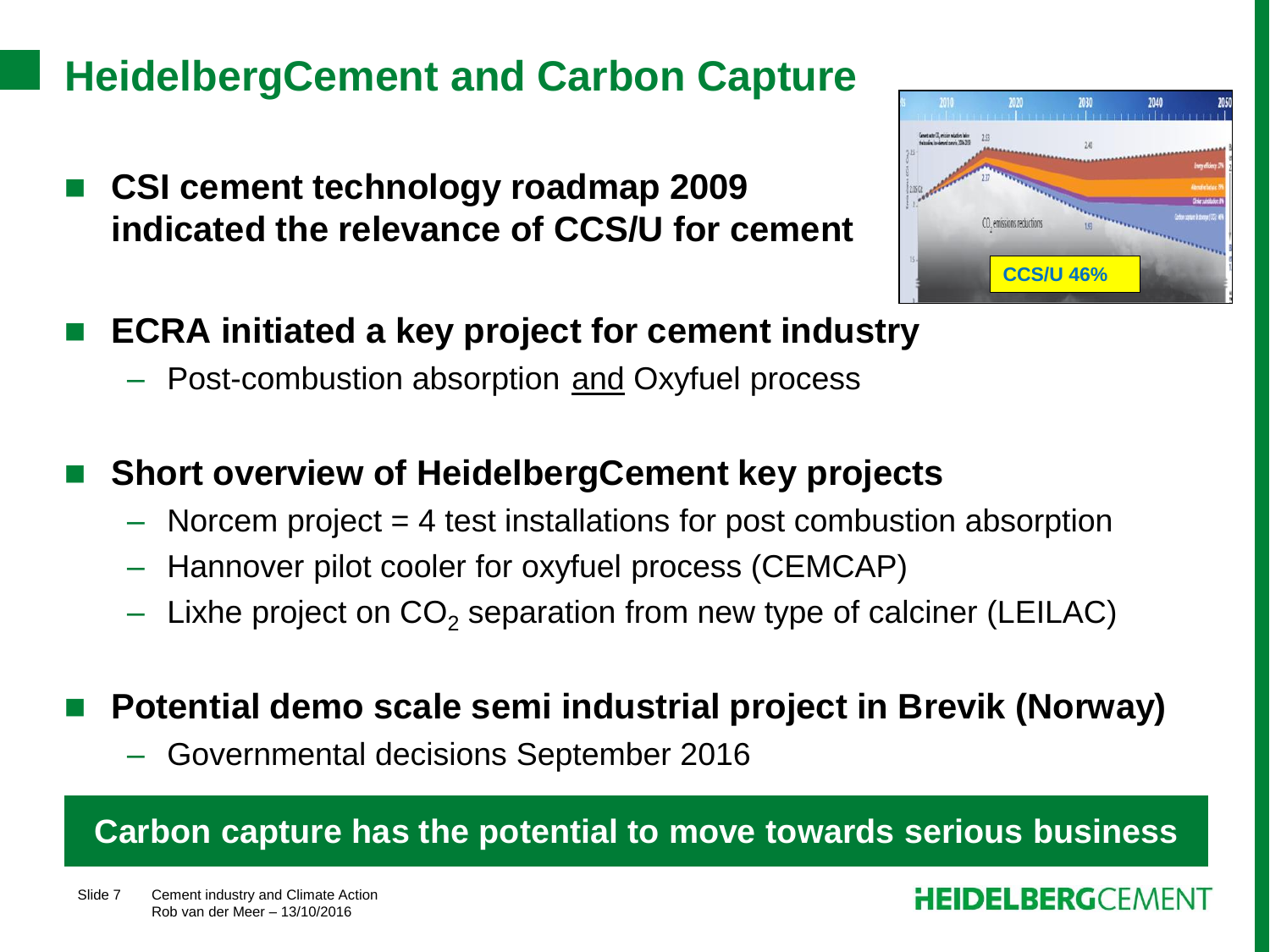# **HeidelbergCement driven collaborations in CO<sub>2</sub> capture**

**Norway funding** 9 m€ Carbon Capture for Cement



- **4 technologies tested at the kiln stack;**
	- **2014 – 2016 tests**

 **May 2015: [www.norcem.no/no/CCS](http://www.norcem.no/no/CCS-conference) [-conference](http://www.norcem.no/no/CCS-conference)**

european cement research academy

# **HEIDELBERG**CEMENT

NORCEM **HEIDELBERG**CEMENTGroup

**GASSNOVA** 

**Followed:** 

## **2015 / 2016 Feasability study demo plant amine absoprtion**

**EU-funding Horizon 2020** 12 m€  $CO<sub>2</sub>$ -separation at process



- **Australia: commercial MgO; 2012-2014**
- **HC - Belgium demo plant for cement & lime; 2015-2020**



Slide 8 Cement industry and Climate Action Rob van der Meer – 13/10/2016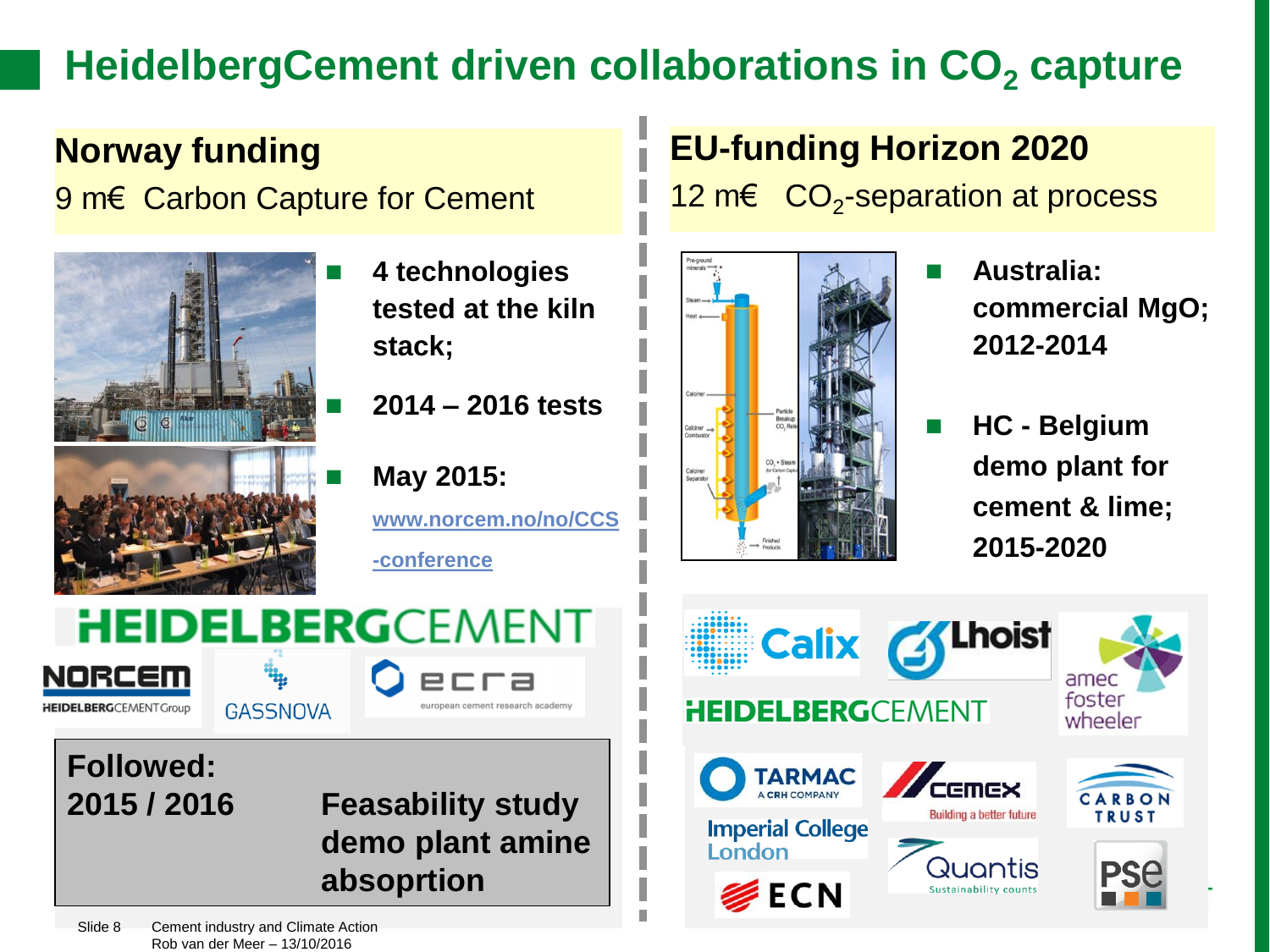# **Norcem Carbon Capture project into new phase**

Carbon capture and storage, Climate change, European Union

### Press Release: Norway breaks vicious cycle of inaction on CCS deployment with concrete plans for industry

Today marks a historic milestone for the deployment of Carbon Capture and Storage (CCS) technology in the EU. Thanks to Bellona's consistent efforts the Norwegian Ministry for Petroleum and Energy today, 30 September 2016, confirmed the Norwegian government's decision to move forward with the country's three CO2 capture projects from the feasibility study.

## **Next steps**

- Further development
- Design of installation
- Develooment of transport and storage facilities
- Negotiations

# NORCEI

**HEIDELBERG**CEMENTGroup

uropean cement research academy

## **......and at the same time: oxyfuel**



Slide 9 Xxxx Rob van der Meer - x/x/2014

- **CemCap projects:** cooler, burner, modelling
- **Pilot project for oxyfuel tests:** 50 60 M€
	- Strong commitment EU cement industry
	- Funding is a challenge

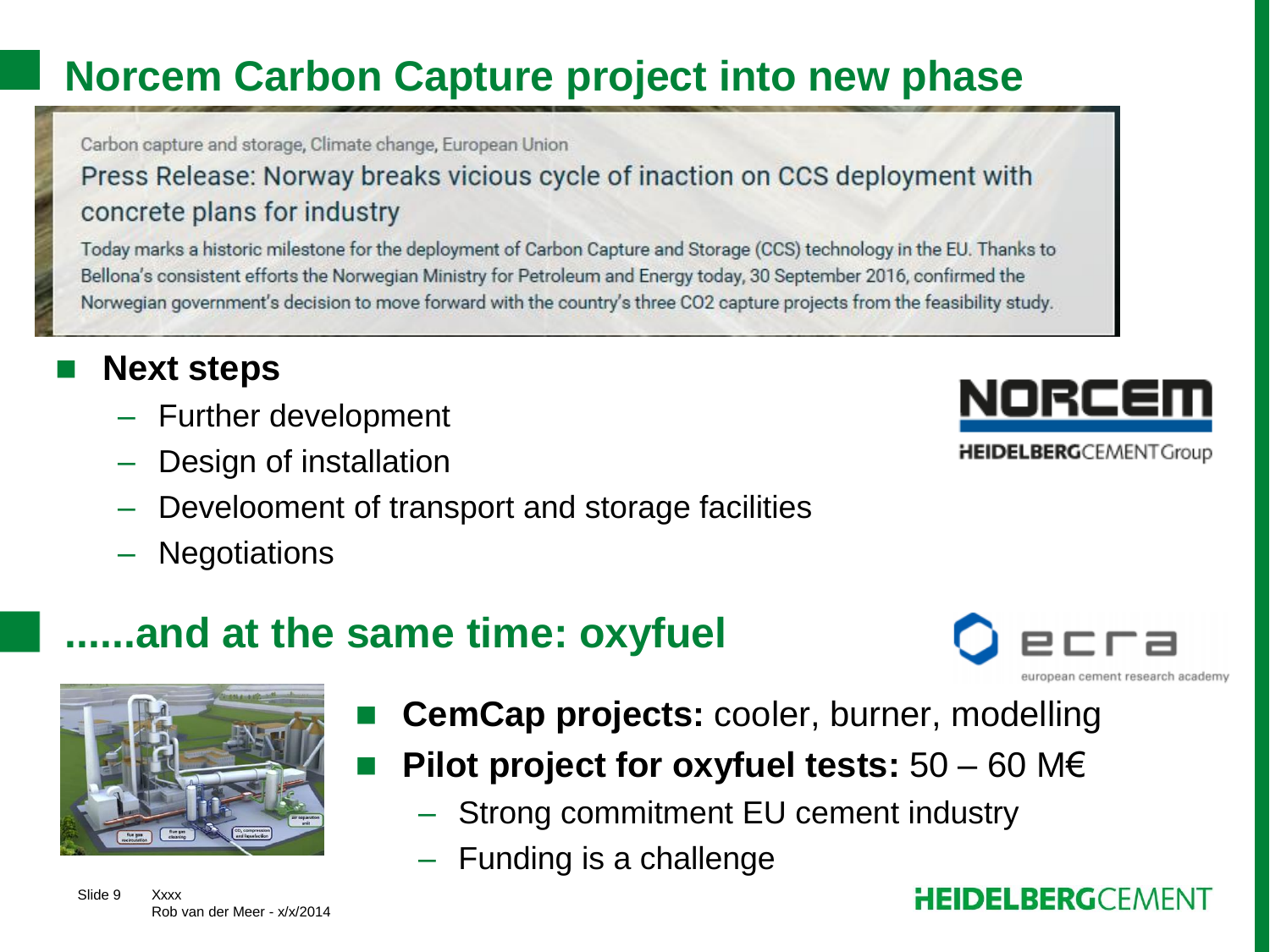# **Conclusions**

- **1. Predictability of legislation is key for investment decisions**
	- Current "trend" of every half a year a (major) change does not support

## **2. Competitiveness of industry in EU28 to be guaranteed**

- Relocation of industry does not reduce global  $CO<sub>2</sub>$  emissions
- Innovation in cement industry has come always out of Europe

## **3. There is no single silver bullet**

1. Several options to be explored: CCS, CCU, low carbon cements

**Resource efficiency** 

Alternative fuels

Raw material

substitution

Novel cements

■ Clinker substitution

Transport efficiency

- 2. Several policy measures are needed
	- Support of innovation, not only for the first project
	- **Direct emissions reductions** versus indirect emissions
- **4. EU28 cement volume is only < 7% of global**

### **HEIDELBERGCEMENT**

Low carbon concrete

Carbon sequestratior

and reuse

Carbon sequestration

and reuse

capture

**Biological carbon** 

**Energy efficiency** 

**Electrical energy** 

Thermal energy

efficiency

efficiency



Smart buildings

development

Recarbonation

construction

Sustainable

& infrastructure

Recycling concrete